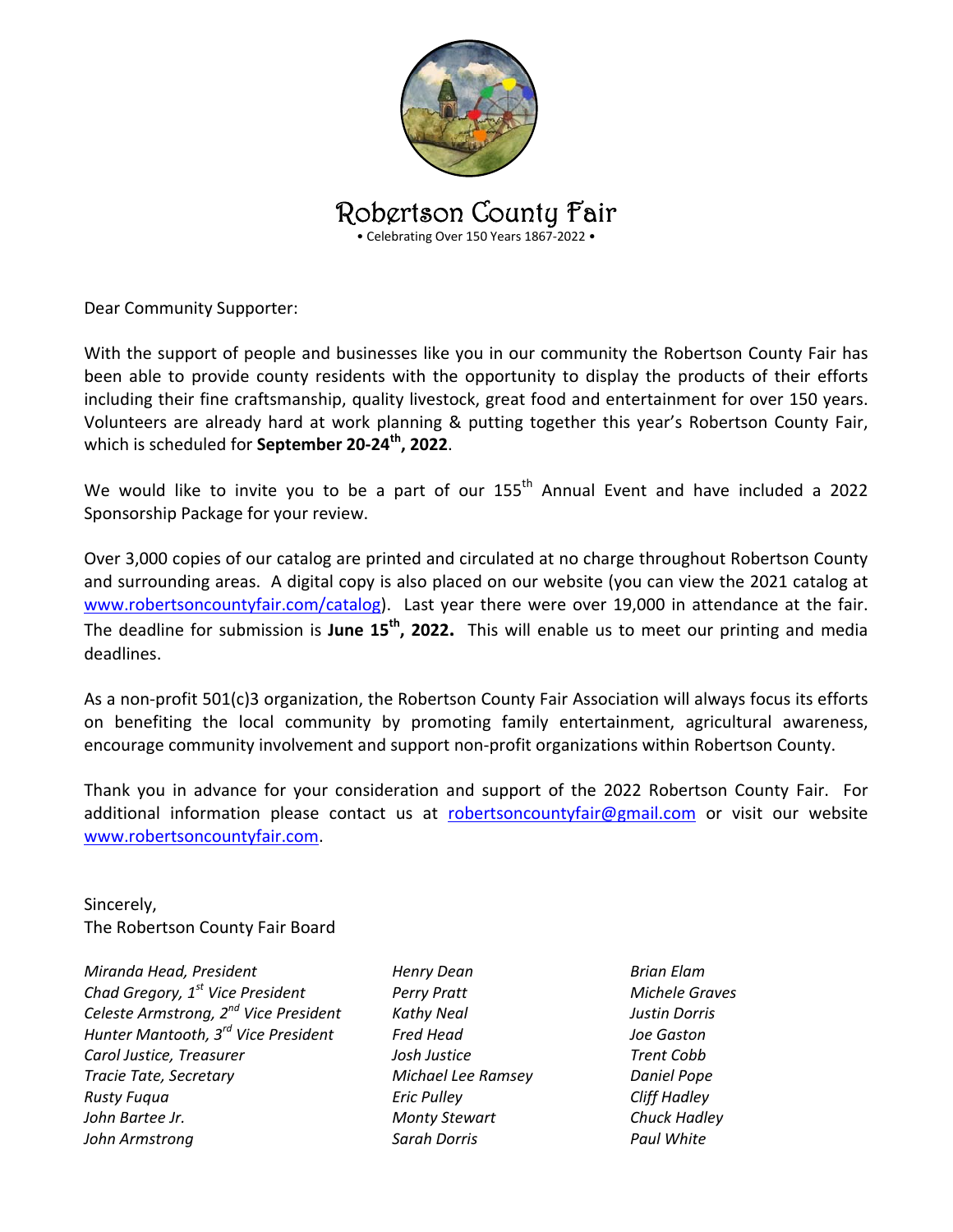Please see the list of 2022 sponsorship opportunities below. Each package gives you a detailed description of the benefits you will receive as a sponsor. In the event of inclement weather that closes the fair for three or more days, a partial refund will be issued for the Bronze, Silver, Gold & Night Sponsorships.

### **• FAIR CATALOG ADVERTISING •**

(50+ Pages, 8 x 10 Color Program Guide)

| Business Card Ad 3 1/2 X 2                    | \$100.00 |
|-----------------------------------------------|----------|
| 1/4 Page Ad 4 $\frac{1}{4}$ X 5 $\frac{1}{2}$ | \$200.00 |
| 1/2 Page Ad 8 X 5 $\frac{1}{4}$               | \$400.00 |
| Full Page Ad                                  | \$700.00 |
|                                               |          |

### **• GOLD SPONSOR ‐ \$5,000 •**

4' x 8' Banner placed in the Arena during the Fair Logos included on billboards Several Daily Advertising Plugs, several mentions daily through fair Name and Logo featured on our Main page of our Website Name and Logo featured on our Sponsorship page of our Website with link Full page Ad in our Fair Catalog (Approximate Size 6 5/8" x 9") 20 Complimentary Fair SPONSOR Admission Gate Passes (does not include rides) 10 Complimentary SPONSOR Parking Passes in the parking area good for any day of events

## **• NIGHT SPONSOR ‐ \$3,000 •**

4' x 8' Banner placed in the Arena during the Fair Several Daily Advertising Plugs, several mentions daily through fair. Name and Logo featured on our Main page of our Website Name and Logo featured on our Sponsorship page of our Website with link 1/2 page Ad in our Fair Catalog 10 Complimentary Fair SPONSOR Admission Gate Passes (does not include rides) *Tent/Booth Space in the main traffic area on your specified night* 

## **• SILVER SPONSOR ‐ \$2,500 •**

4' x 8' Banner placed in the Arena during the Fair Several Daily Advertising Plugs, several mentions daily through fair. Name and Logo featured on our Main page of our Website Name and Logo featured on our Sponsorship page of our Website with link 1/2 page Ad in our Fair Catalog 10 Complimentary Fair SPONSOR Admission Gate Passes (does not include rides)

## **• BRONZE SPONSOR ‐ \$1,000 •**

2' x 4' Banner placed in the Arena during the Fair Several Daily Advertising Plugs, several mentions daily through fair. Name and Logo featured on our Sponsorship page of our Website with link 1/4 page Ad in our Fair Catalog 5 Complimentary Fair SPONSOR Admission Gate Passes (does not include rides)